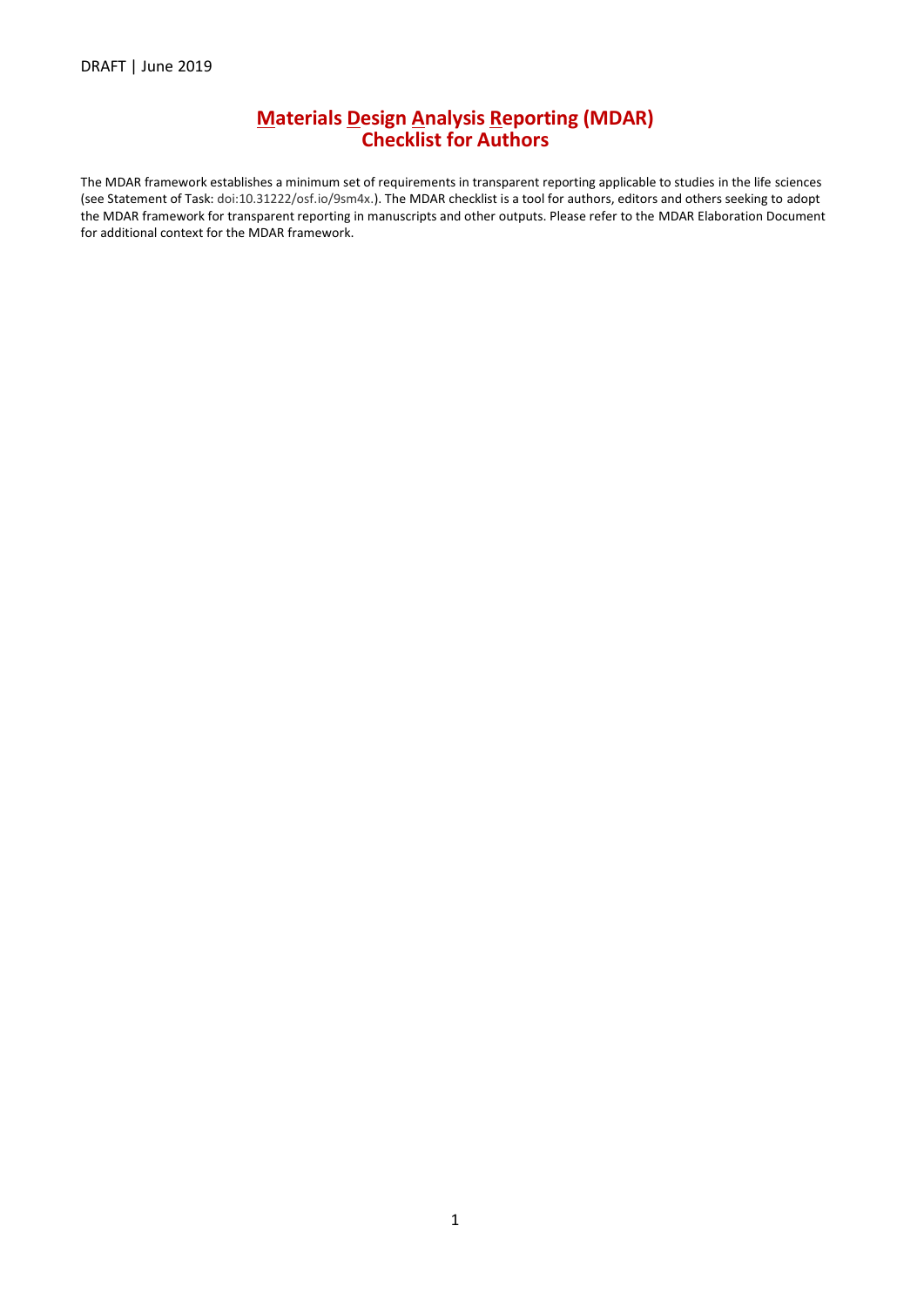## **Materials**

| <b>Antibodies</b>                                      | Yes (indicate where provided: section/paragraph)     | n/a |
|--------------------------------------------------------|------------------------------------------------------|-----|
| For commercial reagents, provide supplier              | No antibodies were used in this article.             | n/a |
| name, catalogue number and RRID, if available.         |                                                      |     |
|                                                        |                                                      |     |
| <b>Cell materials</b>                                  | Yes (indicate where provided: section/paragraph)     | n/a |
| Cell lines: Provide species information, strain.       | Methods/Paragraph 2.                                 |     |
| Provide accession number in repository OR              |                                                      |     |
| supplier name, catalog number, clone number,           |                                                      |     |
| <b>OR RRID</b>                                         |                                                      |     |
| Primary cultures: Provide species, strain, sex of      | No primary cultures were used in this article.       | n/a |
| origin, genetic modification status.                   |                                                      |     |
|                                                        |                                                      |     |
| <b>Experimental animals</b>                            | Yes (indicate where provided: section/paragraph)     | n/a |
| Laboratory animals: Provide species, strain, sex, age, | No animals were used in this article.                | n/a |
| genetic modification status. Provide accession         |                                                      |     |
| number in repository OR supplier name, catalog         |                                                      |     |
| number, clone number, OR RRID                          |                                                      |     |
| Animal observed in or captured from the                | No animals were used in this article.                | n/a |
| field: Provide species, sex and age where              |                                                      |     |
| possible                                               |                                                      |     |
| Model organisms: Provide Accession number              | No animals were used in this article.                | n/a |
| in repository (where relevant) OR RRID                 |                                                      |     |
| <b>Plants and microbes</b>                             | Yes (indicate where provided: section/paragraph)     | n/a |
| Plants: provide species and strain, unique accession   | No plants and microbes were used in this article.    | n/a |
| number if available, and source (including location    |                                                      |     |
| for collected wild specimens)                          |                                                      |     |
|                                                        |                                                      |     |
| Microbes: provide species and strain, unique           | No plants and microbes were used in this article.    | n/a |
| accession number if available, and source              |                                                      |     |
| <b>Human research participants</b>                     | Yes (indicate where provided: section/paragraph)     | n/a |
| Identify authority granting ethics approval (IRB or    | No human research participants were in this article. | n/a |
| equivalent committee(s), provide reference number      |                                                      |     |
| for approval.                                          |                                                      |     |
| Provide statement confirming informed consent          | No human research participants were in this article. | n/a |
| obtained from study participants.                      |                                                      |     |
| Report on age and sex for all study participants.      | No human research participants were in this article. | n/a |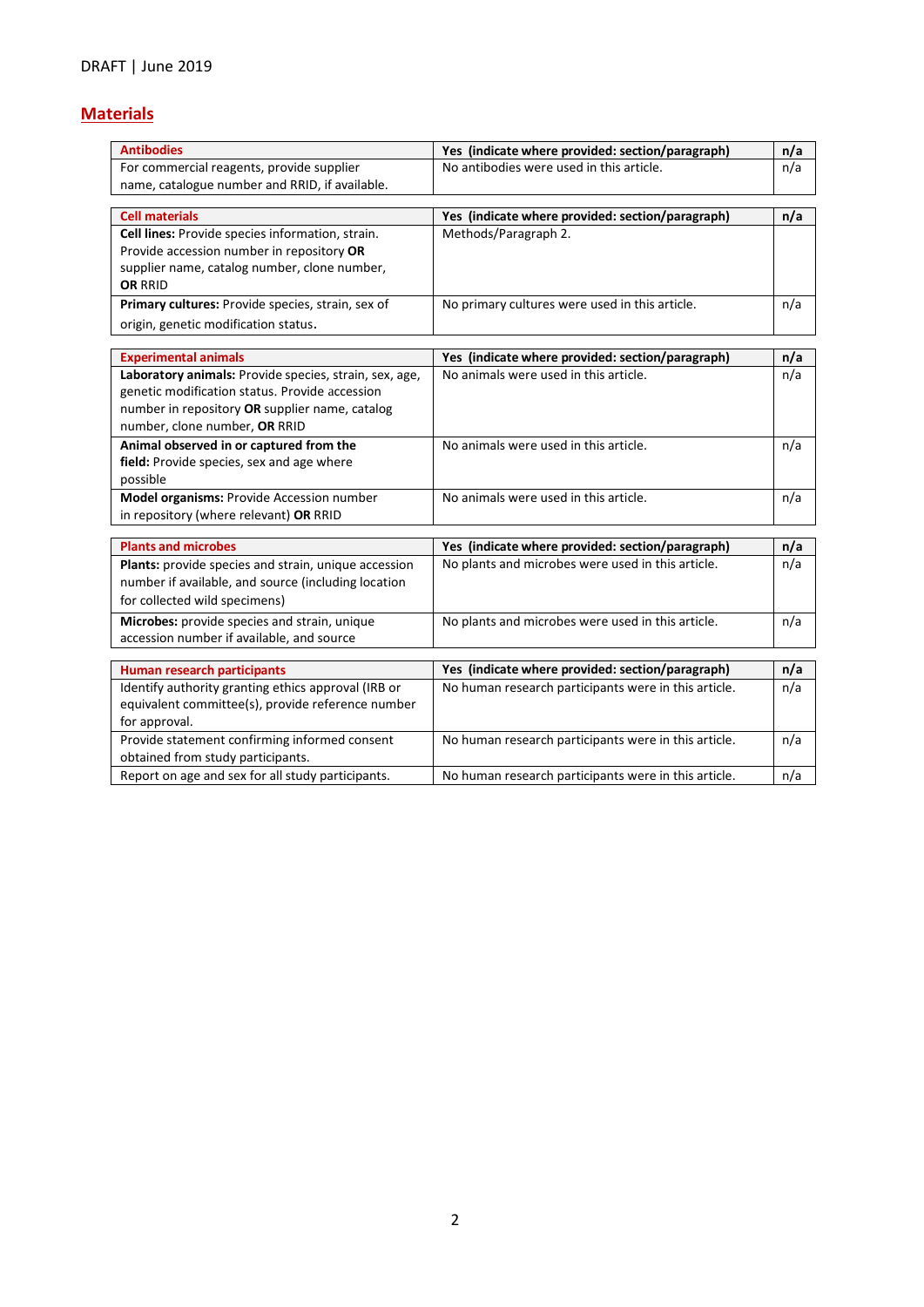## **Design**

| <b>Study protocol</b>                                                                                                                                                        | Yes (indicate where provided: section/paragraph)                         | n/a |
|------------------------------------------------------------------------------------------------------------------------------------------------------------------------------|--------------------------------------------------------------------------|-----|
| For clinical trials, provide the trial registration<br>number OR cite DOI in manuscript.                                                                                     | This research was not clinical trial.                                    | n/a |
| <b>Laboratory protocol</b>                                                                                                                                                   | Yes (indicate where provided: section/paragraph)                         | n/a |
| Provide DOI or other citation details if detailed step-<br>by-step protocols are available.                                                                                  | Methods/Paragraph 1-9<br>$\pmb{\prime}$                                  |     |
| <b>Experimental study design (statistics details)</b>                                                                                                                        | Yes (indicate where provided: section/paragraph)                         | n/a |
| State whether and how the following have been<br>done, or if they were not carried out.                                                                                      | They were not carried out.                                               | n/a |
| Sample size determination                                                                                                                                                    | It was not carried out.                                                  | n/a |
| Randomisation                                                                                                                                                                | It was not carried out.                                                  | n/a |
| Blinding                                                                                                                                                                     | It was not carried out.                                                  | n/a |
| Inclusion/exclusion criteria                                                                                                                                                 | It was not carried out.                                                  | n/a |
| Sample definition and in-laboratory replication<br>State number of times the experiment was<br>replicated in laboratory                                                      | Yes (indicate where provided: section/paragraph)<br>Methods/Paragraph 10 | n/a |
| Define whether data describe technical or biological<br>replicates                                                                                                           | Methods/Paragraph 10                                                     |     |
| <b>Ethics</b>                                                                                                                                                                | Yes (indicate where provided: section/paragraph)                         | n/a |
| Studies involving human participants: State details of<br>authority granting ethics approval (IRB or equivalent<br>committee(s), provide reference number for<br>approval.   | It was not involving human participants.                                 | n/a |
| Studies involving experimental animals: State details<br>of authority granting ethics approval (IRB or<br>equivalent committee(s), provide reference number<br>for approval. | It was not involving human participants.                                 | n/a |
| Studies involving specimen and field samples: State if<br>relevant permits obtained, provide details of<br>authority approving study; if none were required,<br>explain why. | It was not involving specimen and field samples.                         | n/a |
| <b>Dual Use Research of Concern (DURC)</b>                                                                                                                                   | Yes (indicate where provided: section/paragraph)                         | n/a |
| If study is subject to dual use research of concern,<br>state the authority granting approval and reference<br>number for the regulatory approval                            | It was not involving DURC.                                               | n/a |